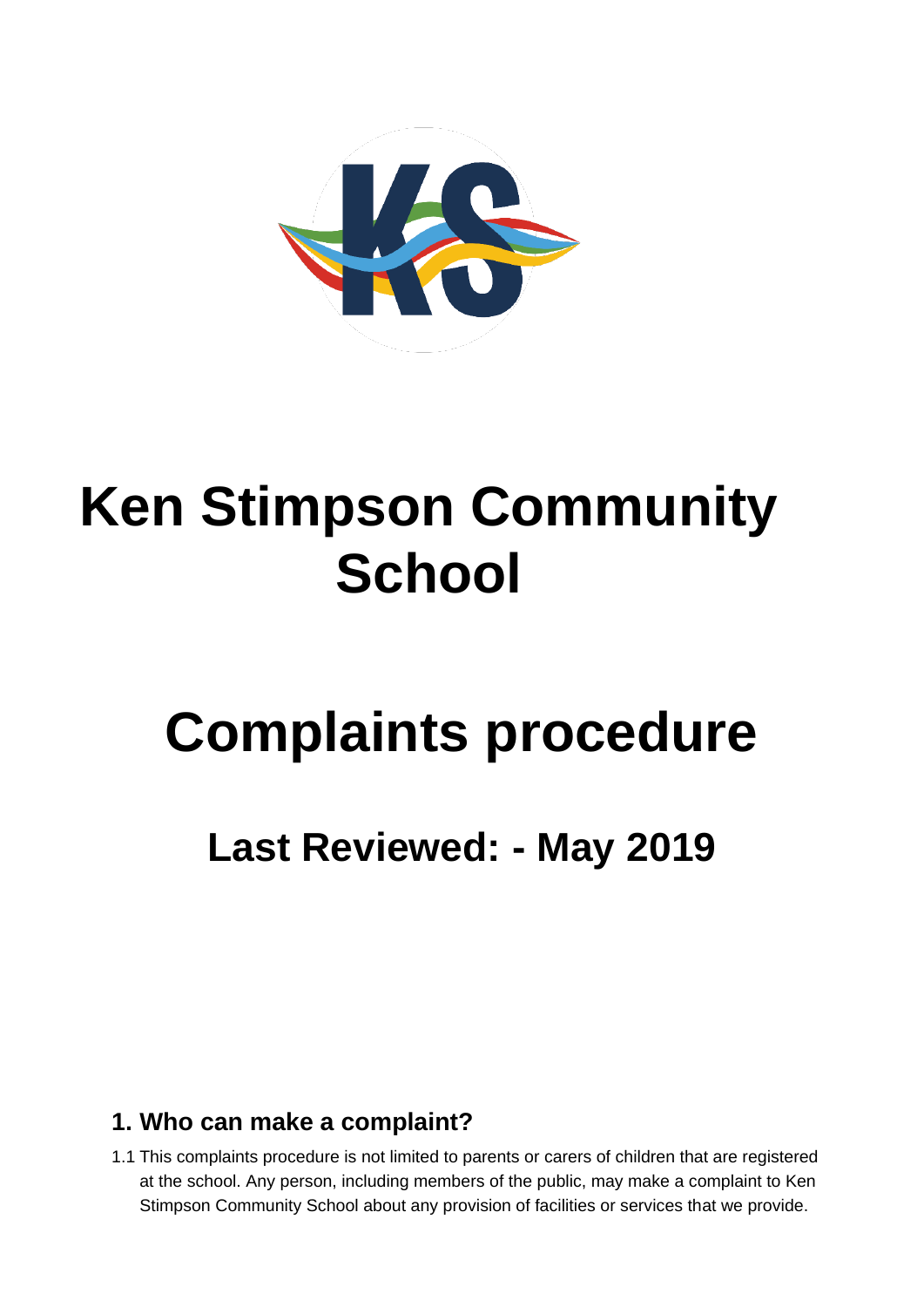Unless complaints are dealt with under separate statutory procedures (such as appeals relating to exclusions or admissions), we will use this complaints procedure.

1.2 The school will always aim to provide a response to a concern or complaint. However, given the complainant role and responsibility, the school reserves the right to restrict key information that may be in breach of safeguarding, Data Protection or GDPR policies.

#### **2. The difference between a concern and a complaint**

- A concern may be defined as '*an expression of worry or doubt over an issue considered to be important for which reassurances are sought'*.
- A complaint may be defined as '*an expression of dissatisfaction however made, about actions taken or a lack of action*'.
- 2.1 It is in everyone's interest that concerns and complaints are resolved at the earliest possible stage. Ken Stimpson Community School takes concerns seriously and will make every effort to resolve the matter as quickly as possible. **Many issues can be resolved informally, without the need to use the formal stages (stages 2+3) of the complaints procedure.**

#### **3. An simplified explanation to our complaints procedure**

- 3.1 There are **three stages** to our concern/complaints procedure:
- 3.1.1 Stage 1: **Internal school based investigation**. This involves concerns or complaints. Please refer to the flow diagram below as there a number of sub stages that should be followed before stage 2 is activated.
- 3.1.2 Stage 2: **Formal complaint to the Principal/Clerk to the Governors** (explained on page 3)
- 3.1.3 Stage 3: **An independent panel of Governors review**. This is the final stage and only activated after stage 2 has been exhausted/completed

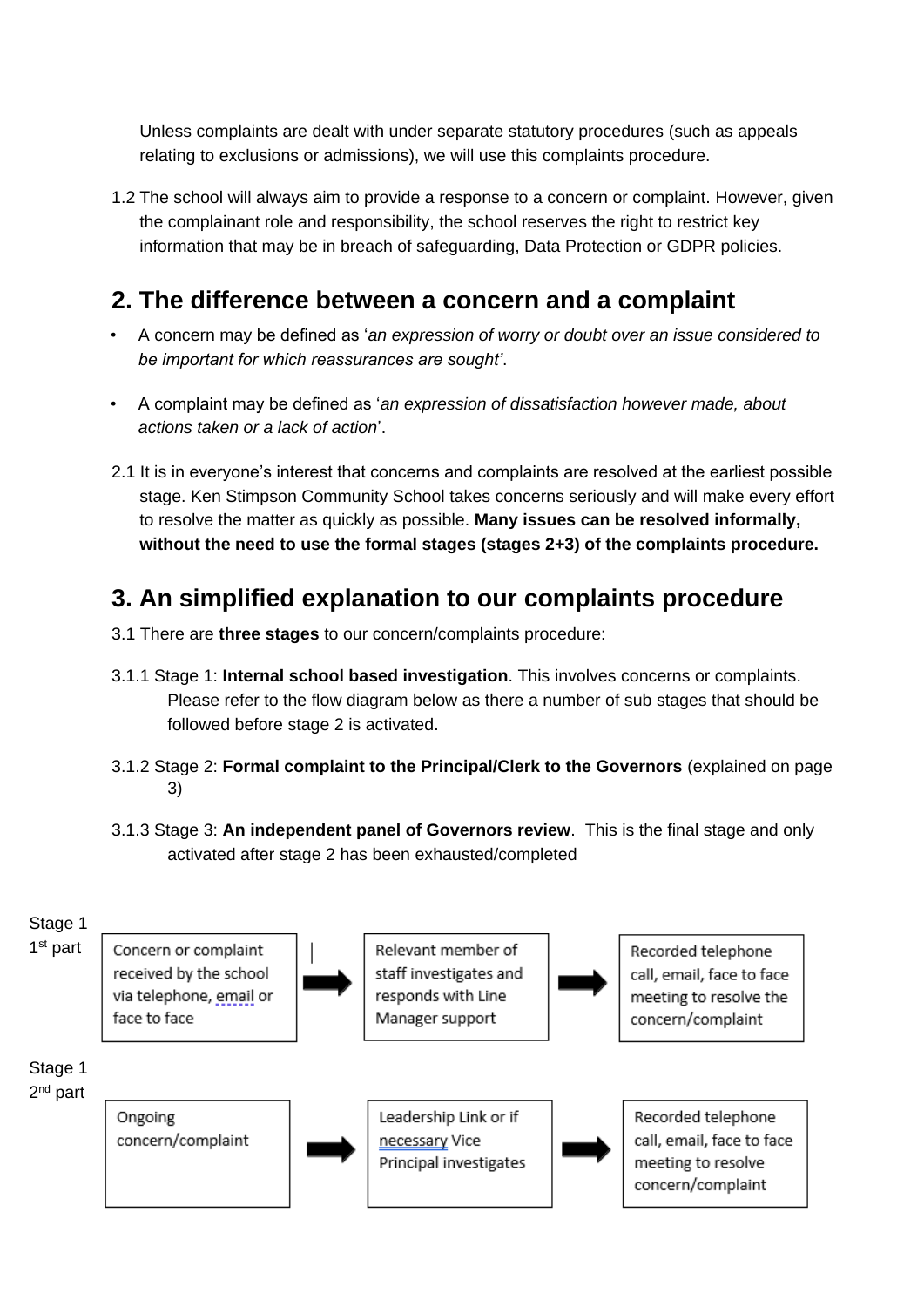# **Overview of Ken Stimpson Community School Complaints**

**Procedure**



the Governors or Principal

Formal written response as per the policy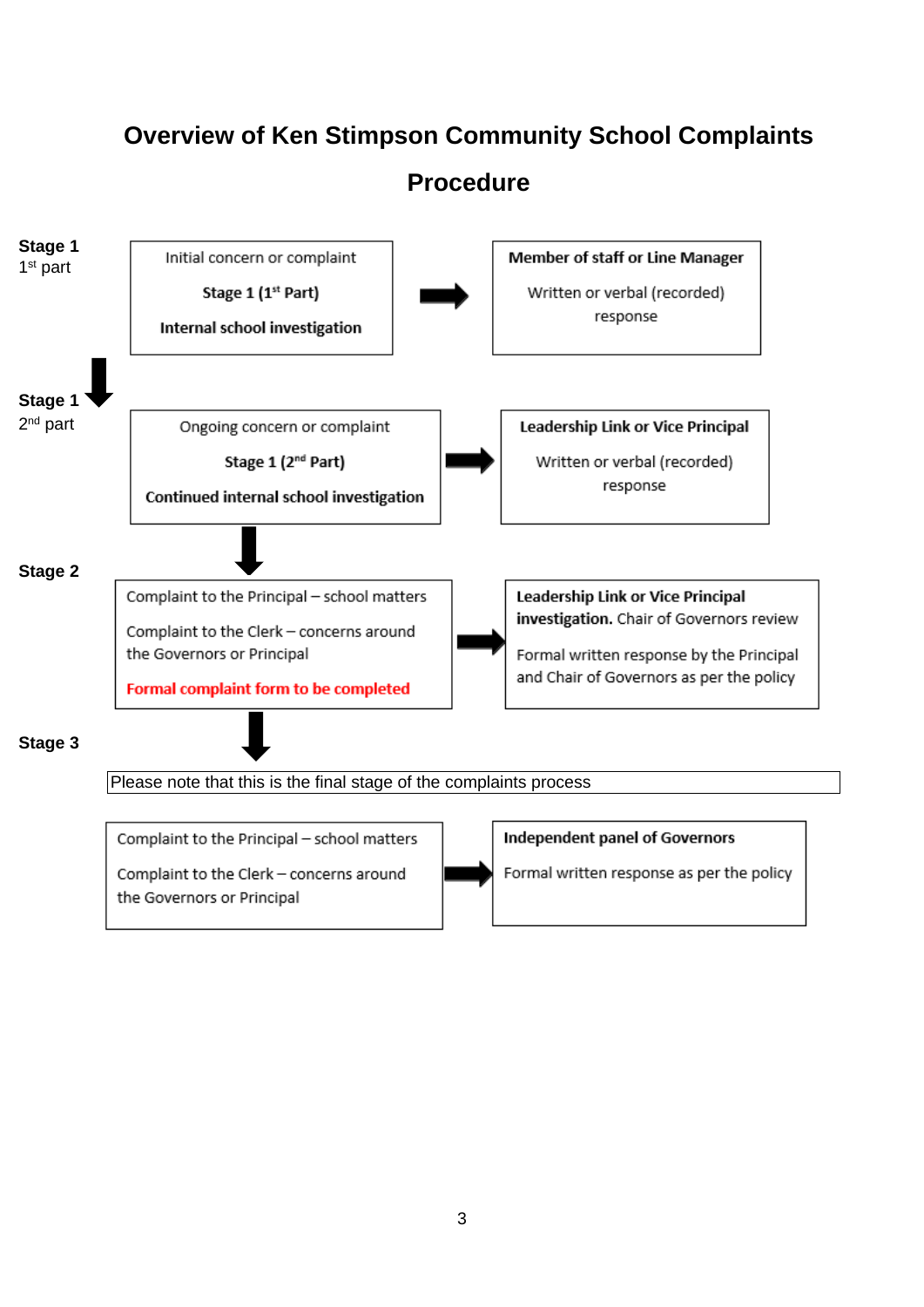2.2 If you have difficulty discussing a concern with a particular member of staff, we will respect your views. In these cases, The School's Secretary will refer you to an appropriate staff member. The member of staff may be more senior but does not have to be. The ability to consider the concern objectively and impartially is more important.

#### **4. How to raise a concern or make a complaint**

4.1 We understand however, that there are occasions when people would like to raise their concerns formally. In the vast majority of cases we would expect that stage 1 of the process has been activated and exhausted.

4.2 A concern can be made in person, in writing or by telephone. They may also be made by a third party acting on behalf on a complainant, as long as they have appropriate consent to do so.

4.3 The school strongly advises that a formal complaint should be made in using he school complaints form to the School Secretary (ppa@kscs.org.uk). Before such a complaint is made concerns should have been initially raised with the school as procedures in this document. If the issue remains unresolved, the next step is to make a formal complaint (e.g. stage 2 of the complaints procedure).

4.4 Complainants should not approach individual governors to raise concerns or complaints. They have no power to act on an individual basis and it may also prevent them from considering complaints at Stage 3 of the procedure.

4.4 Complaints against school staff (except the Principal) should be made in the first instance, to Mr B Erwin (Principal) via the following email address: **ppa@kscs.org.uk***.* Please mark them as Private and Confidential.

4.5 Complaints that involve or are about the Principal should be addressed to Mr Trevor French (the Chair of Governors), The Clerk to the Governing Body (**sajda.andleeb@peterborough.gov.uk**). Please mark them as Private and Confidential.

4.6 Complaints about the Chair of Governors, any individual governor or the whole governing body should be addressed to Ms Sajda Andleeb -The Clerk to the Governing Body via the following email address: sajda.andleeb@peterbrough.gov.uk. Please mark them as Private and Confidential.

4.7 For ease of use, a template complaint form is included at the end of this procedure. If you require help in completing the form, please contact the school office. You can also ask third party organisations like the Citizens Advice to help you.

4.8 In accordance with equality law, we will consider making reasonable adjustments if required, to enable complainants to access and complete this complaints procedure. For instance, providing information in alternative formats, assisting complainants in raising a formal complaint or holding meetings in accessible locations.

## **5. Anonymous complaints**

5.1 We will not normally investigate anonymous complaints. However, the Principal or Chair of Governors, if appropriate, will determine whether the complaint warrants an investigation.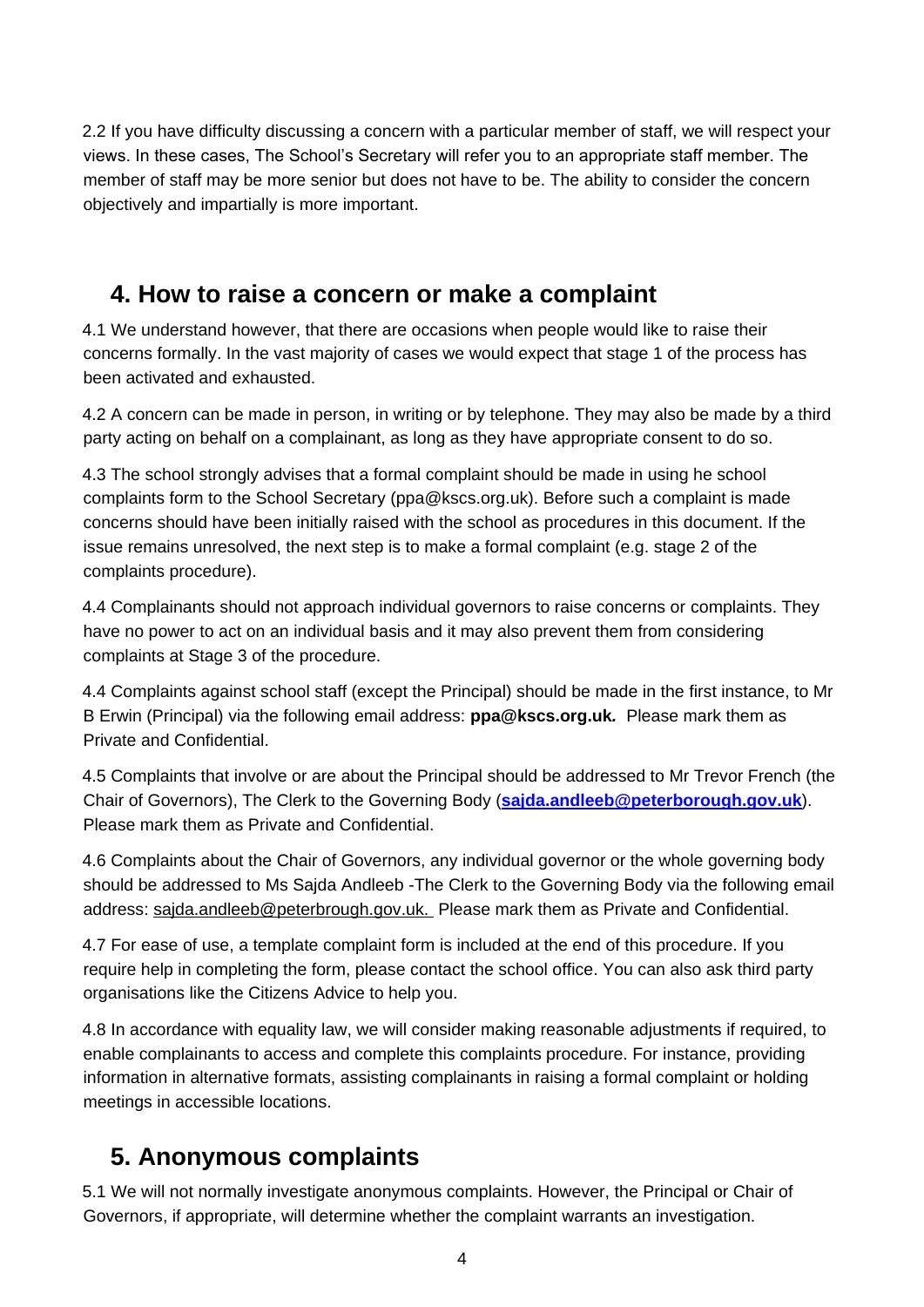# **6. Time scales**

6.1 You must raise the complaint within three months of the incident or, where a series of associated incidents have occurred, within three months of the last of these incidents. We will consider complaints made outside of this time frame if exceptional circumstances apply.

# **7. Complaints received outside of term time**

7.1 We will consider complaints made outside of term time to have been received on the first school day after the holiday period.

# **8. Scope of this Complaints Procedure**

8.1 This procedure covers all complaints about any provision of community facilities or services by Ken Stimpson Community School, other than complaints that are dealt with under other statutory procedures, including those listed below.

| <b>Exceptions</b>                                                                                                            | Who to contact                                                                                                                                                                                                                                                                                                                                                           |
|------------------------------------------------------------------------------------------------------------------------------|--------------------------------------------------------------------------------------------------------------------------------------------------------------------------------------------------------------------------------------------------------------------------------------------------------------------------------------------------------------------------|
| Admissions to schools<br>Statutory assessments of<br><b>Special Educational Needs</b><br>School re-organisation<br>proposals | Concerns about admissions, statutory assessments of<br>Special Educational Needs, or school re-organisation<br>proposals should be raised with Peterborough City<br>Council                                                                                                                                                                                              |
| Matters likely to require a Child<br>Protection Investigation                                                                | Complaints about child protection matters are handled<br>under our child protection and safeguarding policy and in<br>accordance with relevant statutory guidance.<br>If you have serious concerns, you may wish to contact<br>the local authority designated Safeguarding Education<br>Lead) who has local responsibility for safeguarding by<br>telephone 01733 863699 |
| Exclusion of children from<br>school*                                                                                        | Further information about raising concerns about<br>exclusion can be found at:<br>www.gov.uk/schooldiscipline-exclusions/exclusions.<br>*complaints about the application of the behaviour policy<br>can be made through the school's complaints procedure.<br>The school's behaviour policy can be found on our<br>website under the information section.               |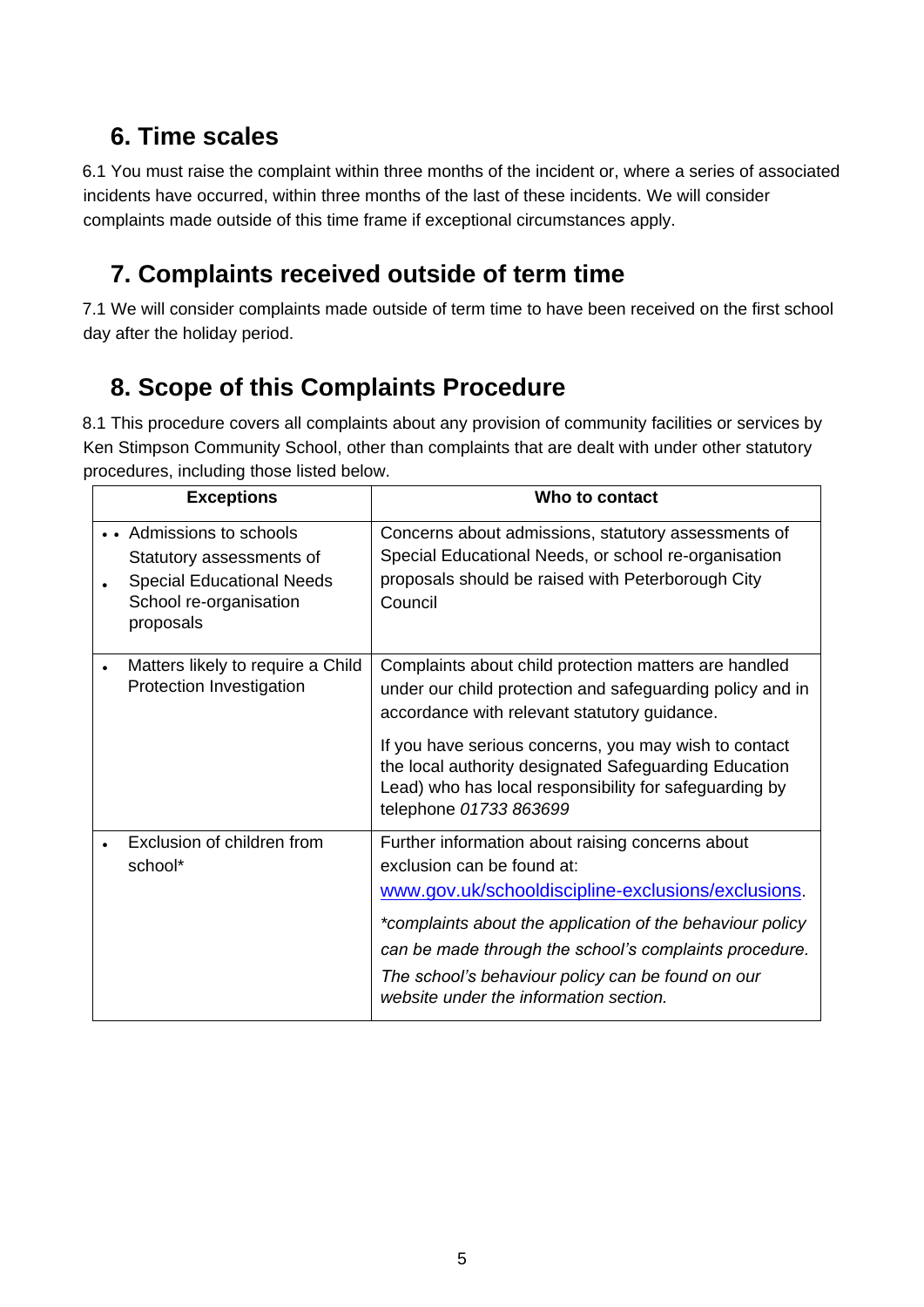| Whistleblowing                                                                                           | We have an internal whistleblowing procedure for all our<br>employees, including temporary staff and contractors.                                                                                                                                                  |
|----------------------------------------------------------------------------------------------------------|--------------------------------------------------------------------------------------------------------------------------------------------------------------------------------------------------------------------------------------------------------------------|
|                                                                                                          | The Secretary of State for Education is the prescribed<br>person for matters relating to education for<br>whistleblowers in education who do not want to raise<br>matters direct with their employer. Referrals can be made<br>at: www.education.gov.uk/contactus. |
|                                                                                                          | Volunteer staff who have concerns about our school                                                                                                                                                                                                                 |
|                                                                                                          | should complain through the school's complaints<br>procedure. You may also be able to complain direct to<br>the LA or the Department for Education (see link above),<br>depending on the substance of your complaint.                                              |
| Staff grievances                                                                                         | Complaints from staff will be dealt with under the school's<br>internal grievance procedures.                                                                                                                                                                      |
| Staff conduct                                                                                            | Complaints about staff will be dealt with under the                                                                                                                                                                                                                |
|                                                                                                          | school's internal disciplinary procedures, if appropriate.                                                                                                                                                                                                         |
|                                                                                                          | Complainants will not be informed of any disciplinary<br>action taken against a staff member as a result of a<br>complaint. However, the complainant will be notified that<br>the matter is being addressed.                                                       |
| Complaints about services<br>provided by other providers<br>who may use school premises<br>or facilities | Providers should have their own complaints procedure to<br>deal with complaints about service. Please contact them<br>direct.                                                                                                                                      |
| National Curriculum - content                                                                            | Please contact the Department for Education at:                                                                                                                                                                                                                    |
|                                                                                                          | www.education.gov.uk/contactus                                                                                                                                                                                                                                     |

8.2 If other bodies are investigating aspects of the complaint, for example the police, local authority (LA) safeguarding teams or Tribunals, this may impact on our ability to adhere to the timescales within this procedure or result in the procedure being suspended until those public bodies have completed their investigations.

8.3 If a complainant commences legal action against Ken Stimpson Community School in relation to their complaint, we will consider whether to suspend the complaints procedure in relation to their complaint until those legal proceedings have concluded.

## **9. Resolving complaints**

• 9.1 At each stage in the procedure, Ken Stimpson Community School wants to resolve the complaint. It the complaint is not upheld then a written communication statement will be made to confirm that the school has acted in accordance to its policies and procedures and there is no further action to be taken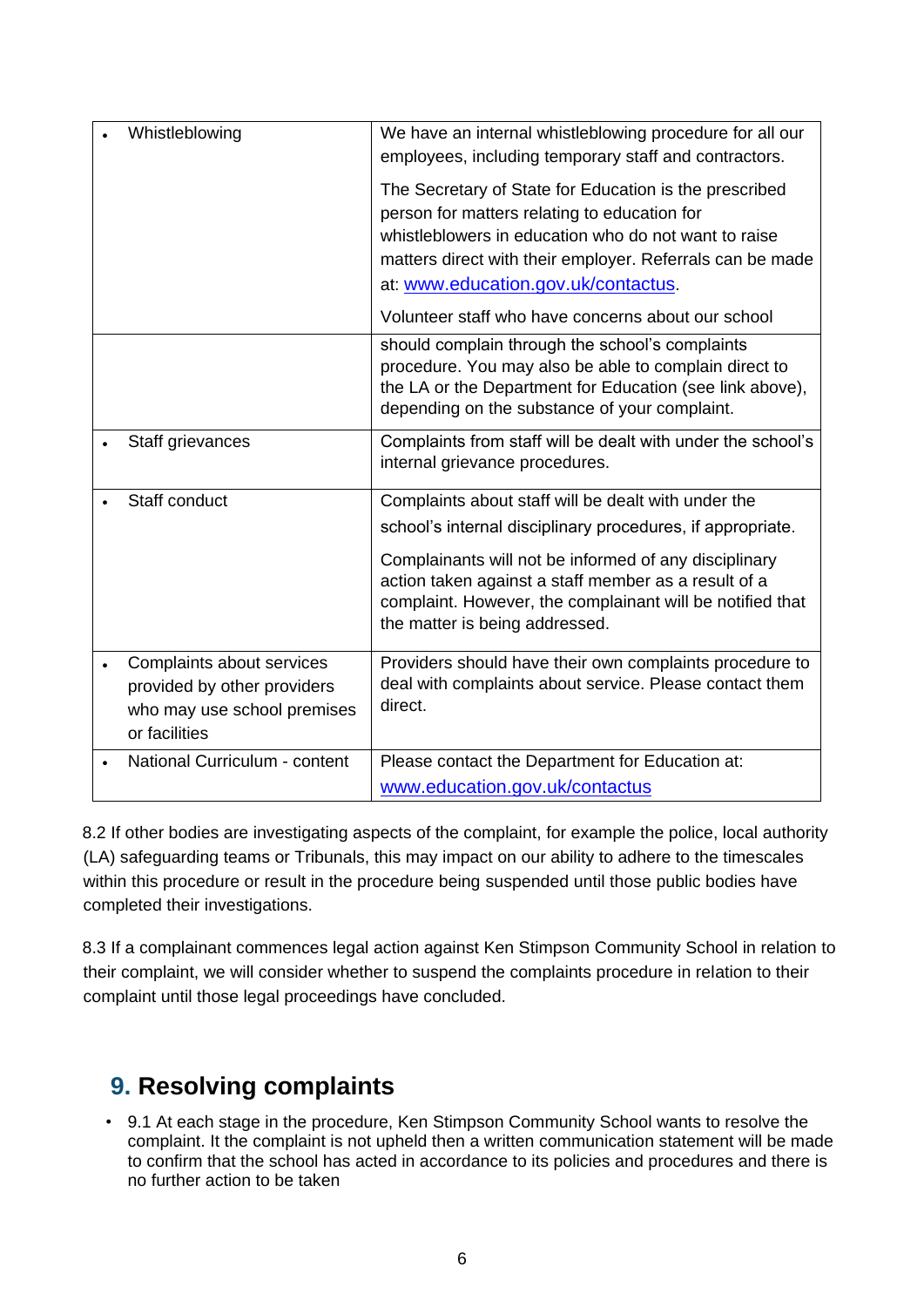9.2 If appropriate that the complaint is upheld in whole or in part, we may offer one or more of the following:

- an explanation
- an admission that the situation could have been handled differently or better
- an assurance that we will try to ensure the event complained of will not recur
- an explanation of the steps that have been or will be taken to help ensure that it will not happen again and an indication of the timescales within which any changes will be made • an undertaking to review school policies in light of the complaint
- an apology.

### **10. Stage 1 of the complaints procedure**

- The first stage is to allow the school to investigate your concern and or complaint. This will involve either the member of staff in question, or their line manager being involved.
- If the investigation still raises a concern or need for a stage 1 complaint then it should be addressed to the Principal who will delegate it to their Line Manager using the ppa@kscs.org.uk email or in writing via reception (marked for the attention of the Principal) or by telephone.

### **11. Stage 2 of the complaints procedure**

11.1 Formal complaints must be made to the Principal (unless they are about the Principal), via the school office. This should be done in writing (preferably on the Complaint Form) so that the concerns are not misinterpreted in any way.

11.2 The Principal will record the date the complaint is received and will acknowledge receipt of the complaint in writing (either by letter or email) within **10 school days**.

11.3 Within this response, the Principal will seek to clarify the nature of the complaint, ask what remains unresolved and what outcome the complainant would like to see. The Principal can consider whether a face to face meeting is the most appropriate way of doing this.

11.4 Please note: The Principal may delegate the investigation to another member of the school's senior leadership team but not the decision to be taken.

11.5 During the investigation, the Principal (or investigator) will:

- if necessary, interview those involved in the matter and/or those complained of, allowing them to be accompanied if they wish
- keep a written record of any meetings/interviews in relation to their investigation.
	- 11.6 At the conclusion of their investigation, the Principal will provide a formal written response within **30** school days of the date of receipt of the complaint.
	- 11.7 If the Principal is unable to meet this deadline, they will provide the complainant with an update and revised response date.
	- 11.8 The response will detail any actions taken to investigate the complaint and provide a full explanation of the decision made and the reason(s) for it. Where appropriate, it will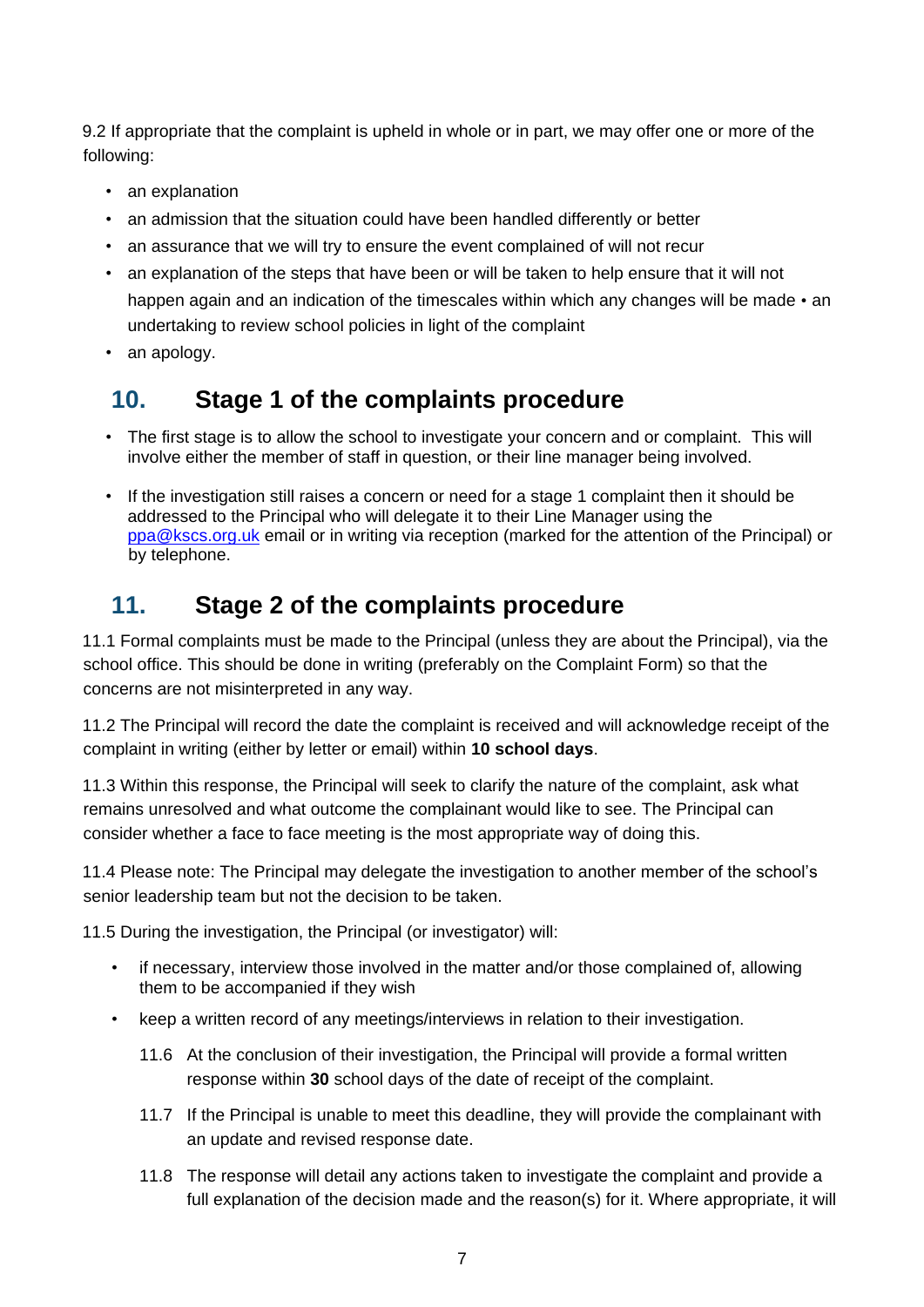include details of actions Ken Stimpson Community School will take to resolve the complaint.

- 11.9 The Principal will advise the complainant of how to escalate their complaint should they remain dissatisfied with the outcome of Stage 1.
- 11.10 If the complaint is about the Principal, or a member of the governing body (including the Chair or Vice-Chair), a suitably skilled governor will be appointed to complete all the actions at Stage 1.
- 11.11 Complaints about the Principal or member of the governing body must be made to the Clerk, via the school office.
- 11.12 If the complaint is:
- jointly about the Chair and Vice Chair or
- the entire governing body or
- the majority of the governing body

11.13 Stage 1 will be considered by an independent investigator appointed by the governing body. At the conclusion of their investigation, the independent investigator will provide a formal written response.

#### **12 Withdrawal of a Complaint**

12.1 If a complainant wants to withdraw their complaint, we will ask them to confirm this in writing.

#### **13 Stage 3 of the complaints procedure – final stage**

13.1 If the complainant is dissatisfied with the outcome at Stage 2 and wishes to take the matter further, they can escalate the complaint to Stage 3 – a meeting with members of the governing body's complaints committee, which will be formed of the first three, impartial, governors available. **This is the final stage of the complaints procedure.** 

13.2 A request to escalate to Stage 3 must be made to the Clerk, via the school office, within **10**  school days of receipt of the Stage 2 response.

13.3 The Clerk will record the date the complaint is received and acknowledge receipt of the complaint in writing (either by letter or email) within **5** school days.

13.4 Requests received outside of this time frame will only be considered if exceptional circumstances apply.

13.5 The Clerk will write to the complainant to inform them of the date of the meeting. They will aim to convene a meeting within **30** school days of receipt of the Stage 3 request. If this is not possible, the Clerk will provide an anticipated date and keep the complainant informed.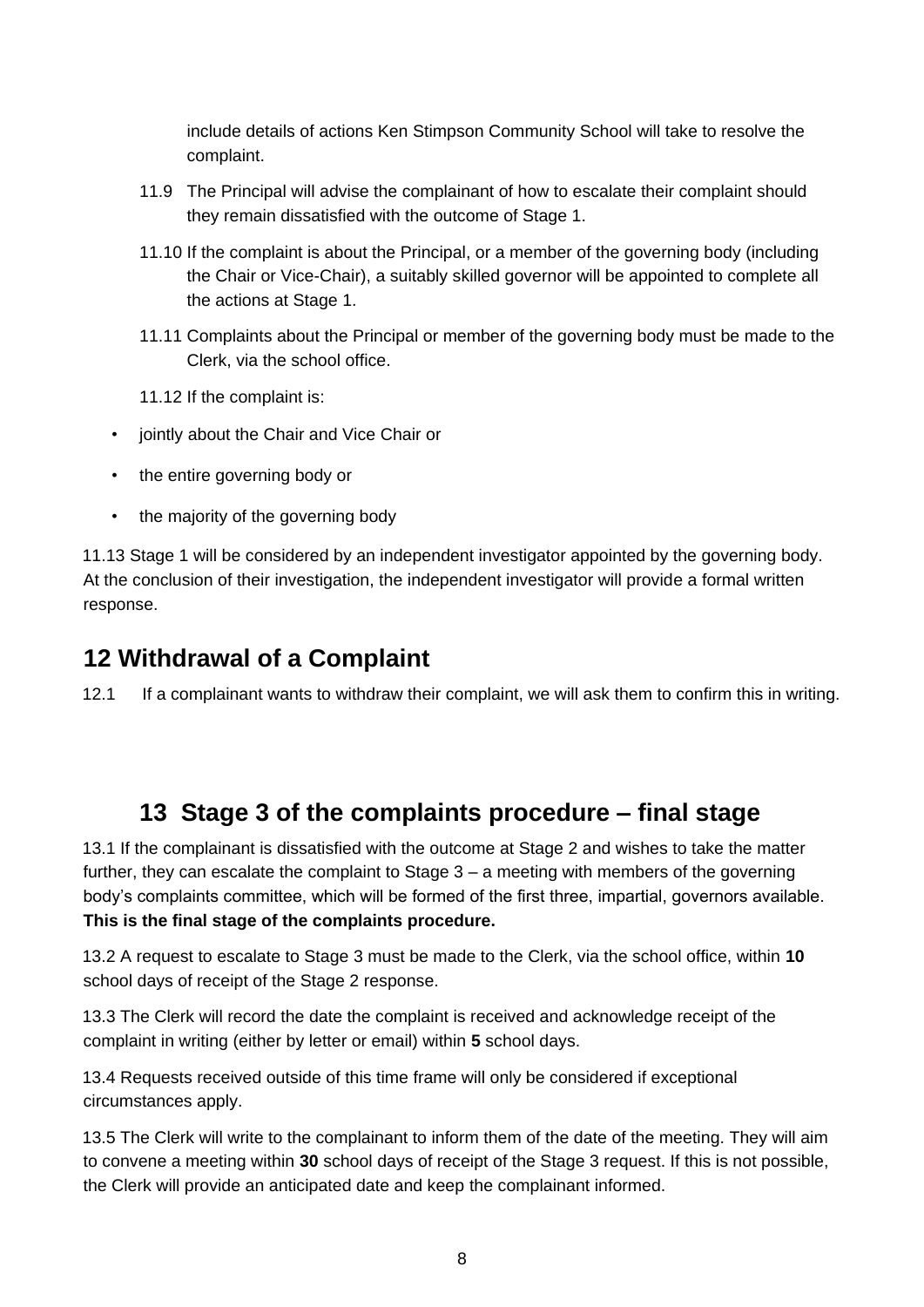13.6 If the complainant rejects the offer of three proposed dates, without good reason, the Clerk will decide when to hold the meeting. It will then proceed in the complainant's absence on the basis of written submissions from both parties.

13.7 The complaints committee will consist of at least three governors with no prior involvement or knowledge of the complaint. Prior to the meeting, they will decide amongst themselves who will act as the Chair of the Complaints Committee. If there are fewer than three governors from Ken Stimpson Community School available, the Clerk will source any additional, independent governors through another local school or through their LA's Governor Services team, in order to make up the committee. Alternatively, an entirely independent committee may be convened to hear the complaint at Stage 2.

13.8 The committee will decide whether to deal with the complaint by inviting parties to a meeting or through written representations, but in making their decision they will be sensitive to the complainant's needs.

13.9 If the complainant is invited to attend the meeting, they may bring someone along to provide support. This can be a relative or friend. Generally, we do not encourage either party to bring legal representatives to the committee meeting. However, there may be occasions when legal representation is appropriate.

13.10 For instance, if a school employee is called as a witness in a complaint meeting, they may wish to be supported by union and/or legal representation.

*13.12 Please note: Complaints about staff conduct will not generally be handled under this complaints procedure. Complainants will be advised that any staff conduct complaints will be considered under staff disciplinary procedures, if appropriate, but outcomes will not be shared with them.* 

13.12 Representatives from the media are not permitted to attend.

13.13 At least **10** school days before the meeting, the Clerk will:

- confirm and notify the complainant of the date, time and venue of the meeting, ensuring that, if the complainant is invited, the dates are convenient to all parties and that the venue and proceedings are accessible
- request copies of any further written material to be submitted to the committee at least **5** school days before the meeting.

13.14 Any written material will be circulated to all parties at least **5** school days before the date of the meeting. The committee will not normally accept, as evidence, recordings of conversations that were obtained covertly and without the informed consent of all parties being recorded.

13.15 The committee will also not review any new complaints at this stage or consider evidence unrelated to the initial complaint to be included. **New complaints must be dealt with from Stage 1 of the procedure.**

13.16 The meeting will be held in private. Electronic recordings of meetings or conversations are not normally permitted unless a complainant's own disability or special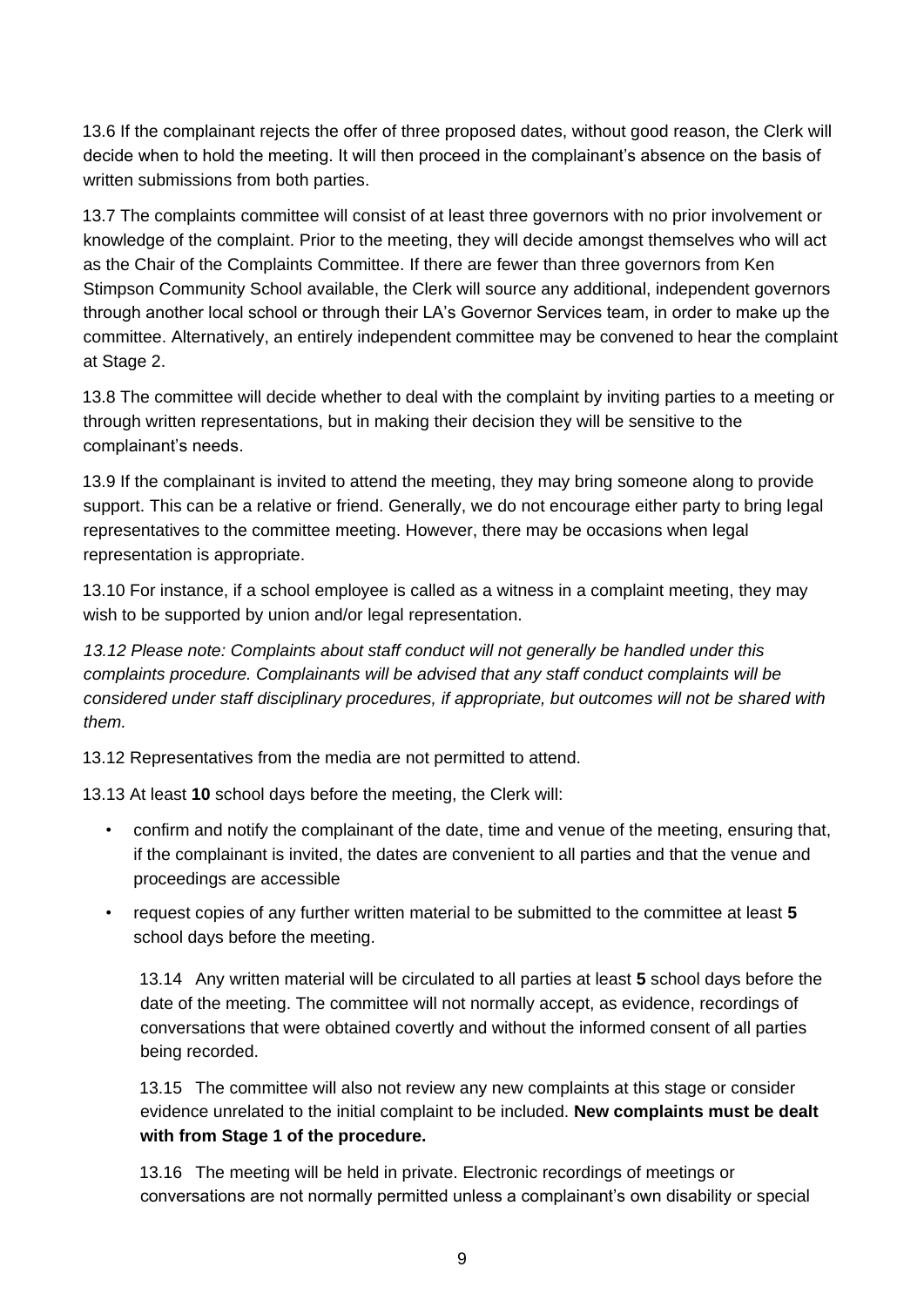needs require it. Prior knowledge and consent of all parties attending must be sought before meetings or conversations take place. Consent will be recorded in any minutes taken.

13.17 The committee will consider the complaint and all the evidence presented. The committee can:

- uphold the complaint in whole or in part
- dismiss the complaint in whole or in part.

13.18 If the complaint is upheld in whole or in part, the committee will:

- decide on the appropriate action to be taken to resolve the complaint
- where appropriate, recommend changes to the school's systems or procedures to prevent similar issues in the future.
	- 13.19 The Chair of the Committee will provide the complainant and Ken Stimpson Community School with a full explanation of their decision and the reason(s) for it, in writing, within **5** school days. The letter to the complainant will include details of how to contact the Department for

Education if they are dissatisfied with the way their complaint has been handled by the school.

13.20 If the complaint is:

- jointly about the Chair and Vice Chair or
- the entire governing body or
- the majority of the governing body

13.21 Stage 3 will be heard by a committee of independent, co-opted governors.

- 13.22 The response will detail any actions taken to investigate the complaint and provide a full explanation of the decision made and the reason(s) for it. Where appropriate, it will include details of actions Ken Stimpson Community School will take to resolve the complaint.
- 13.23 The response will also advise the complainant of how to escalate their complaint should they remain dissatisfied.

## **14. Next Steps**

14.1 If the complainant believes the school did not handle their complaint in accordance with the published complaints procedure or they acted unlawfully or unreasonably in the exercise of their duties under education law, they can contact the Department for Education after they have completed Stage 2.

14.2 The Department for Education will not normally reinvestigate the substance of complaints or overturn any decisions made by Ken Stimpson Community School. They will consider whether Ken Stimpson Community School has adhered to education legislation and any statutory policies connected with the complaint.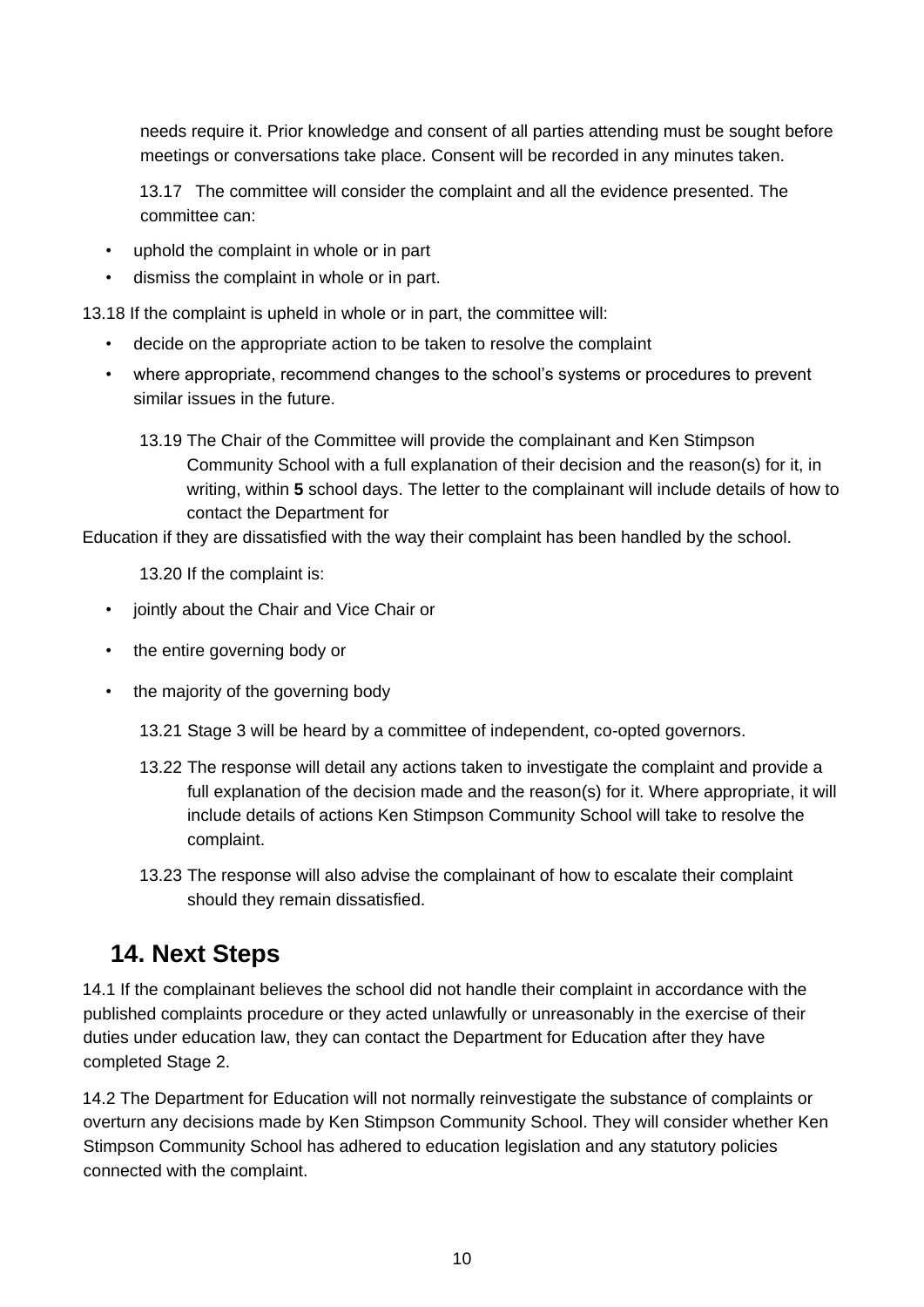14.3 The complainant can refer their complaint to the Department for Education online at: www.education.gov.uk/contactus, by telephone on: 0370 000 2288 or by writing to:

Department for Education Piccadilly Gate Store Street Manchester M1 2WD.

# **15. Procedures managing serial and unreasonable complaints**

15.1 Ken Stimpson Community School is committed to dealing with all complaints fairly and impartially, and to providing a high quality service to those who complain. We will not normally limit the contact complainants have with our school. However, we do not expect our staff to tolerate unacceptable behaviour and will take action to protect staff from that behaviour, including that which is abusive, offensive or threatening.

15.2 The school defines unreasonable behaviour as that which hinders our consideration of complaints because of the frequency or nature of the complainant's contact with the school, such as, if the complainant:

- refuses to articulate their complaint or specify the grounds of a complaint or the outcomes sought by raising the complaint, despite offers of assistance
- refuses to co-operate with the complaints investigation process
- refuses to accept that certain issues are not within the scope of the complaints procedure
- insists on the complaint being dealt with in ways which are incompatible with the complaints procedure or with good practice
- introduces trivial or irrelevant information which they expect to be taken into account and commented on
- raises large numbers of detailed but unimportant questions, and insists they are fully answered, often immediately and to their own timescales
- makes unjustified complaints about staff who are trying to deal with the issues, and seeks to have them replaced
- changes the basis of the complaint as the investigation proceeds
- repeatedly makes the same complaint (despite previous investigations or responses concluding that the complaint is groundless or has been addressed)
- refuses to accept the findings of the investigation into that complaint where the school's complaint procedure has been fully and properly implemented and completed including referral to the Department for Education
- seeks an unrealistic outcome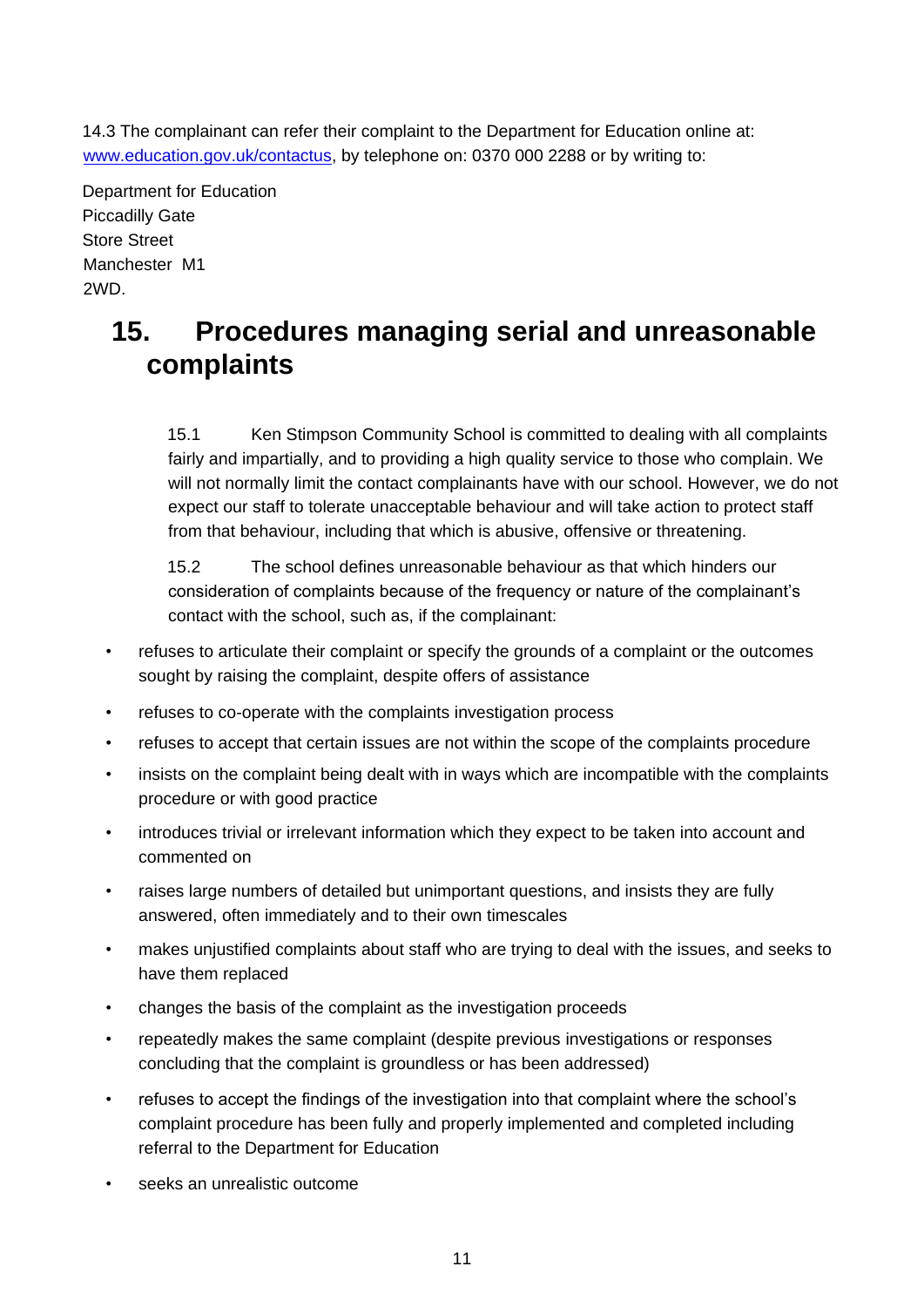- makes excessive demands on school time by frequent, lengthy and complicated contact with staff regarding the complaint in person, in writing, by email and by telephone while the complaint is being dealt with
- uses threats to intimidate or falsely bring the school into disrepute
- uses abusive, offensive or discriminatory/defamatory comments language or violence
- knowingly provides falsified information
- publishes unacceptable information on social media or other public forums.

15.3 Complainants should try to limit their communication with the school that relates to their complaint, while the complaint is being progressed. It is not helpful if repeated correspondence is sent (either by letter, phone, email or text), as it could delay the outcome being reached.

15.4 Whenever possible, the Principal or Chair of Governors will discuss any concerns with the complainant informally before applying an '*unreasonable'* marking.

15.5 If the behaviour continues, the Principal will write to the complainant explaining that their behaviour is unreasonable and ask them to change it. For complainants who excessively contacts the school causing a significant level of disruption, we may specify methods of communication and limit the number of contacts in a communication plan. This will be reviewed after six months.

15.6 In response to any serious incident of aggression or violence, we will immediately inform the police and communicate our actions in writing. This may include barring an individual from the school.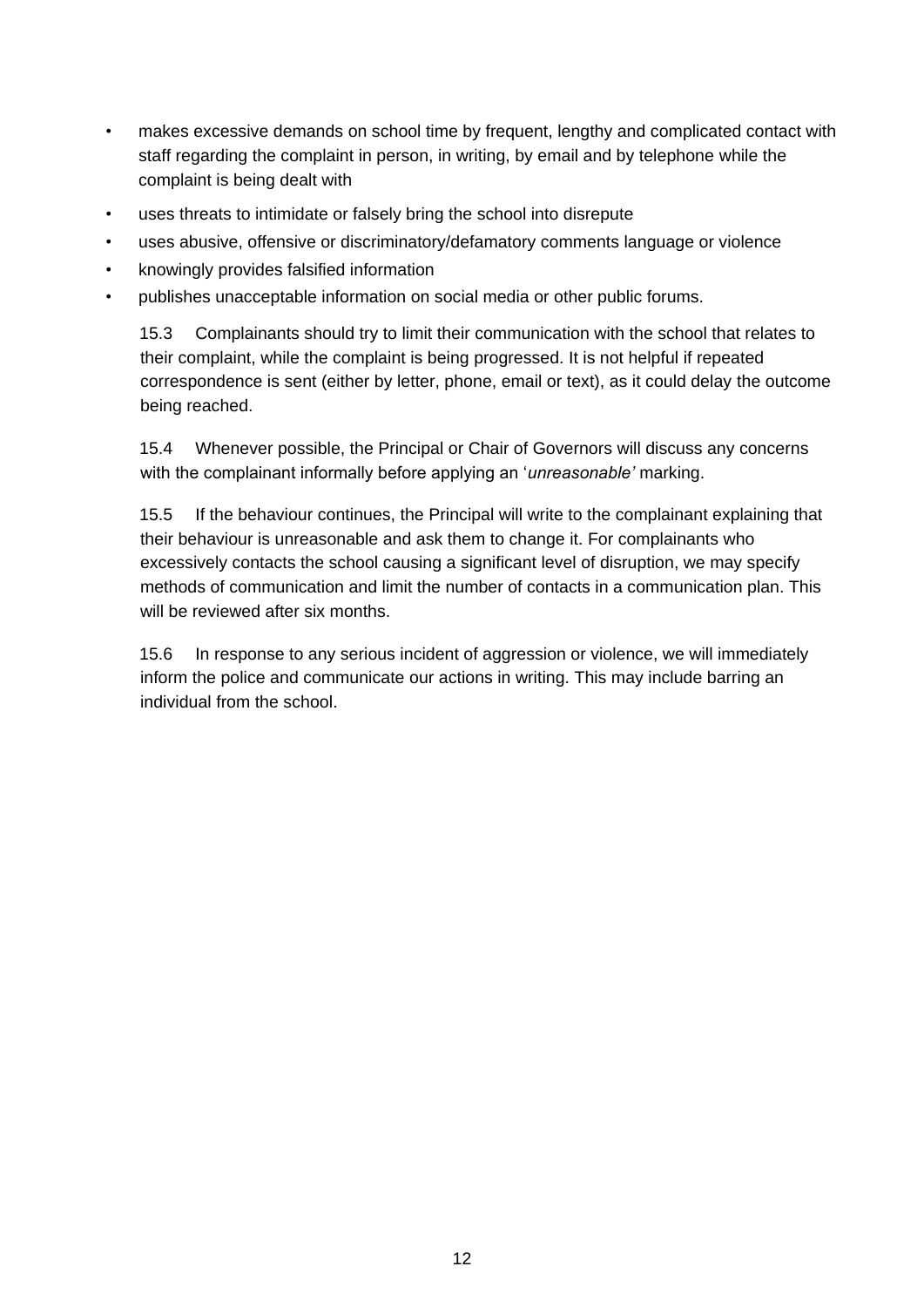# **Complaint Form**

A printable copy of our complaints form can be found [here.](https://www.kscs.org.uk/sites/default/files/files/complaint_form.docx)

Please complete and return to either:

• *School Secretary (ppa@kscs.org.uk) regarding complaints to the Principal regarding school matters* 

*or* 

• *Clerk of Governors* **regarding complaints about the Principal or Governing body** who will acknowledge receipt and explain what action will be taken. *[\(ppa@kscs.org.uk\)](mailto:ppa@kscs.org.uk)* this will be forwarded to the clerk to governors for a response.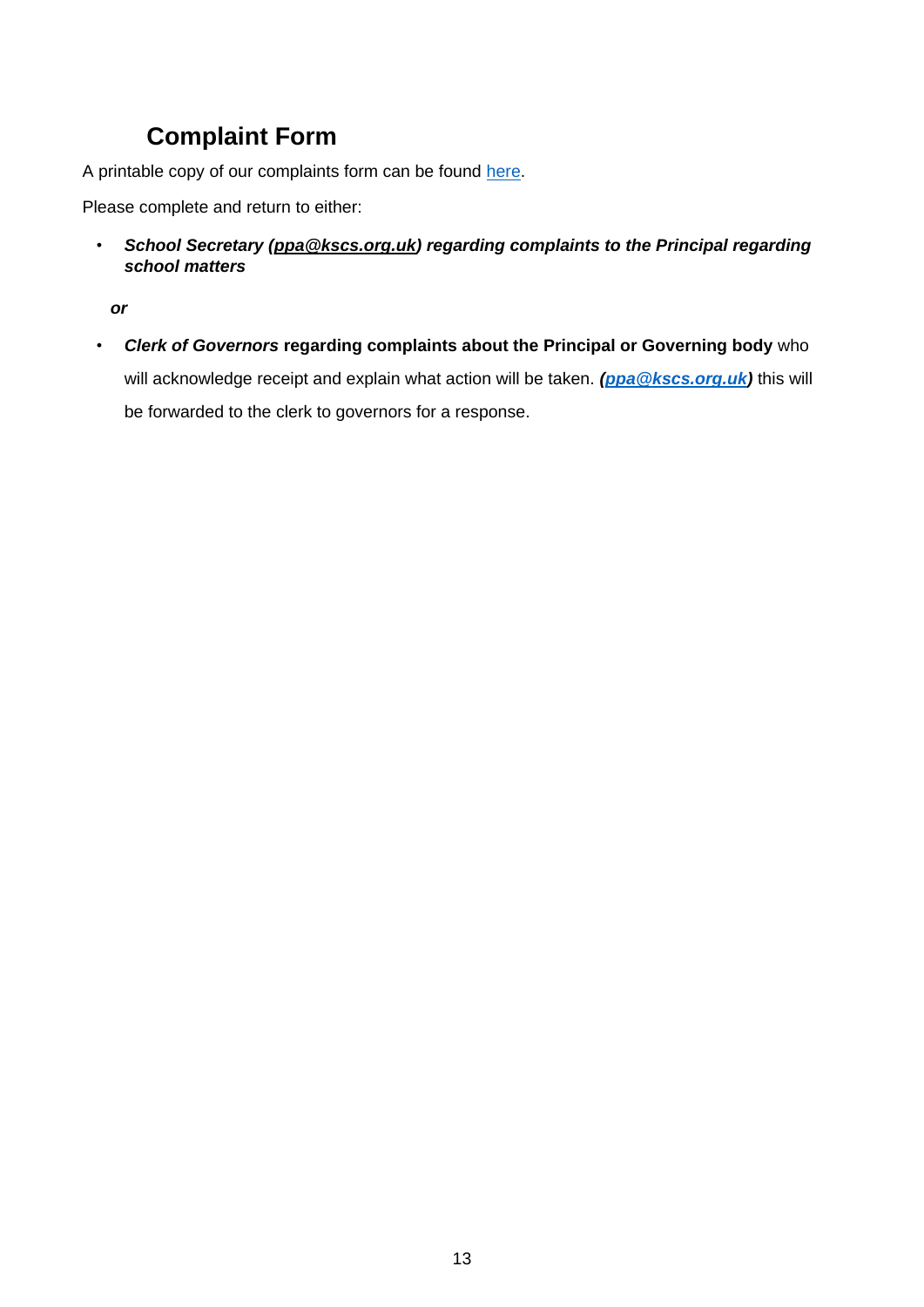# **Roles and Responsibilities**

#### **Complainant**

The complainant will receive a more effective response to the complaint if they:

- explain the complaint in full as early as possible
- co-operate with the school in seeking a solution to the complaint
- respond promptly to requests for information or meetings or in agreeing the details of the complaint
- ask for assistance as needed
- treat all those involved in the complaint with respect
- refrain from publicising the details of their complaint on social media and respect confidentiality.

#### **Investigator**

The investigator's role is to establish the facts relevant to the complaint by:

- providing a comprehensive, open, transparent and fair consideration of the complaint through:
	- $\circ$  sensitive and thorough interviewing of the complainant to establish what has happened and who has been involved
	- $\circ$  interviewing staff and children/young people and other people relevant to the complaint  $\circ$ consideration of records and other relevant information  $\circ$  analysing information
- liaising with the complainant and the complaints co-ordinator as appropriate to clarify what the complainant feels would put things right.

The investigator will usually be a senior member of staff (either Line Manager, Leadership member associated to the concern or the Vice Principal)

The investigator should:

- conduct interviews with an open mind and be prepared to persist in the questioning
- keep notes of interviews or arrange for an independent note taker to record minutes of the meeting
- ensure that any papers produced during the investigation are kept securely pending any appeal
- be mindful of the timescales to respond
- prepare a comprehensive report for the Principal or complaints committee that sets out the facts, identifies solutions and recommends courses of action to resolve problems.

The Principal will then determine whether to uphold or dismiss the complaint and communicate that decision to the complainant, providing the appropriate escalation details.

#### **Complaints Co-ordinator** (this is usually the Principal)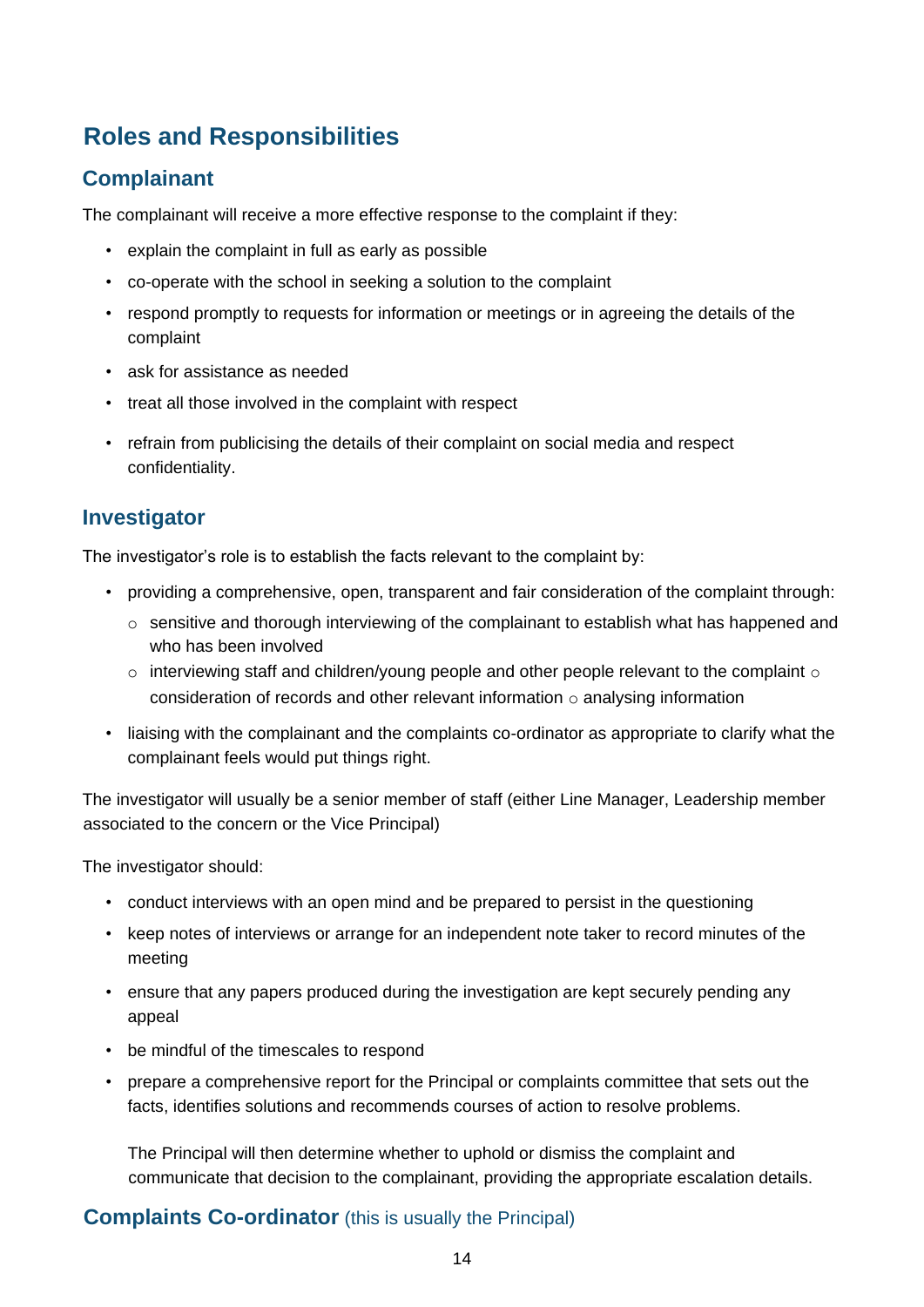The complaints co-ordinator should:

- ensure that the complainant is fully updated at each stage of the procedure
- liaise with staff members, Principal, Chair of Governors, Clerk and LAs (if appropriate) to ensure the smooth running of the complaints procedure
- be aware of issues regarding:
	- $\circ$  sharing third party information
	- $\circ$  additional support. This may be needed by complainants when making a complaint including interpretation support or where the complainant is a child or young person
- keep records.

#### **Clerk to the Governing Body**

The Clerk is the contact point for the complainant and the committee and should:

- ensure that all people involved in the complaint procedure are aware of their legal rights and duties, including any under legislation relating to school complaints, education law, the Equality Act 2010, the Freedom of Information Act 2000, the Data Protection Act (DPA) 2018 and the General Data Protection Regulations (GDPR)
- set the date, time and venue of the meeting, ensuring that the dates are convenient to all parties (if they are invited to attend) and that the venue and proceedings are accessible
- collate any written material relevant to the complaint (for example; stage 1 paperwork, school and complainant submissions) and send it to the parties in advance of the meeting within an agreed timescale
- record the proceedings
- circulate the minutes of the meeting
- notify all parties of the committee's decision.

#### **Committee Chair**

The committee's chair, who is nominated in advance of the complaint meeting, should ensure that:

- both parties are asked (via the Clerk) to provide any additional information relating to the complaint by a specified date in advance of the meeting
- the meeting is conducted in an informal manner, is not adversarial, and that, if all parties are invited to attend, everyone is treated with respect and courtesy
- complainants who may not be used to speaking at such a meeting are put at ease. This is particularly important if the complainant is a child/young person
- the remit of the committee is explained to the complainant
- written material is seen by everyone in attendance, provided it does not breach confidentiality or any individual's rights to privacy under the DPA 2018 or GDPR.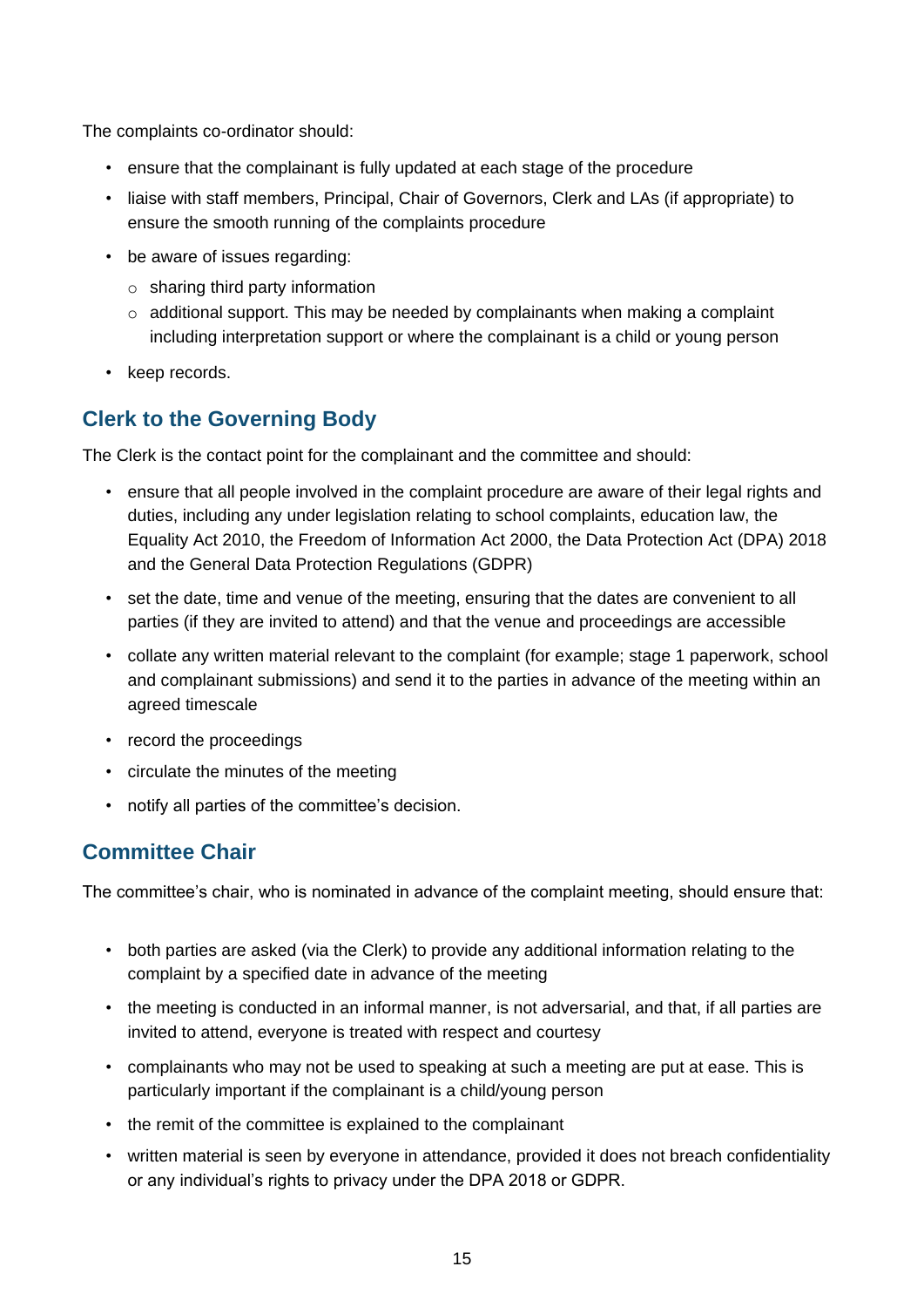If a new issue arises it would be useful to give everyone the opportunity to consider and comment upon it; this may require a short adjournment of the meeting

- both the complainant and the school are given the opportunity to make their case and seek clarity, either through written submissions ahead of the meeting or verbally in the meeting itself
- the issues are addressed
- key findings of fact are made
- the committee is open-minded and acts independently
- no member of the committee has an external interest in the outcome of the proceedings or any involvement in an earlier stage of the procedure
- the meeting is minuted
- they liaise with the Clerk (and complaints co-ordinator, if the school has one).

#### **Committee Member**

Committee members should be aware that:

- the meeting must be independent and impartial, and should be seen to be so No governor may sit on the committee if they have had a prior involvement in the complaint or in the circumstances surrounding it.
- the aim of the meeting should be to resolve the complaint and achieve reconciliation between the school and the complainant

We recognise that the complainant might not be satisfied with the outcome if the meeting does not find in their favour. It may only be possible to establish the facts and make recommendations.

- many complainants will feel nervous and inhibited in a formal setting Parents/carers often feel emotional when discussing an issue that affects their child.
- extra care needs to be taken when the complainant is a child/young person and present during all or part of the meeting

Careful consideration of the atmosphere and proceedings should ensure that the child/young person does not feel intimidated.

The committee should respect the views of the child/young person and give them equal consideration to those of adults.

If the child/young person is the complainant, the committee should ask in advance if any support is needed to help them present their complaint. Where the child/young person's parent is the complainant, the committee should give the parent the opportunity to say which parts of the meeting, if any, the child/young person needs to attend.

However, the parent should be advised that agreement might not always be possible if the parent wishes the child/young person to attend a part of the meeting that the committee considers is not in the child/young person's best interests.